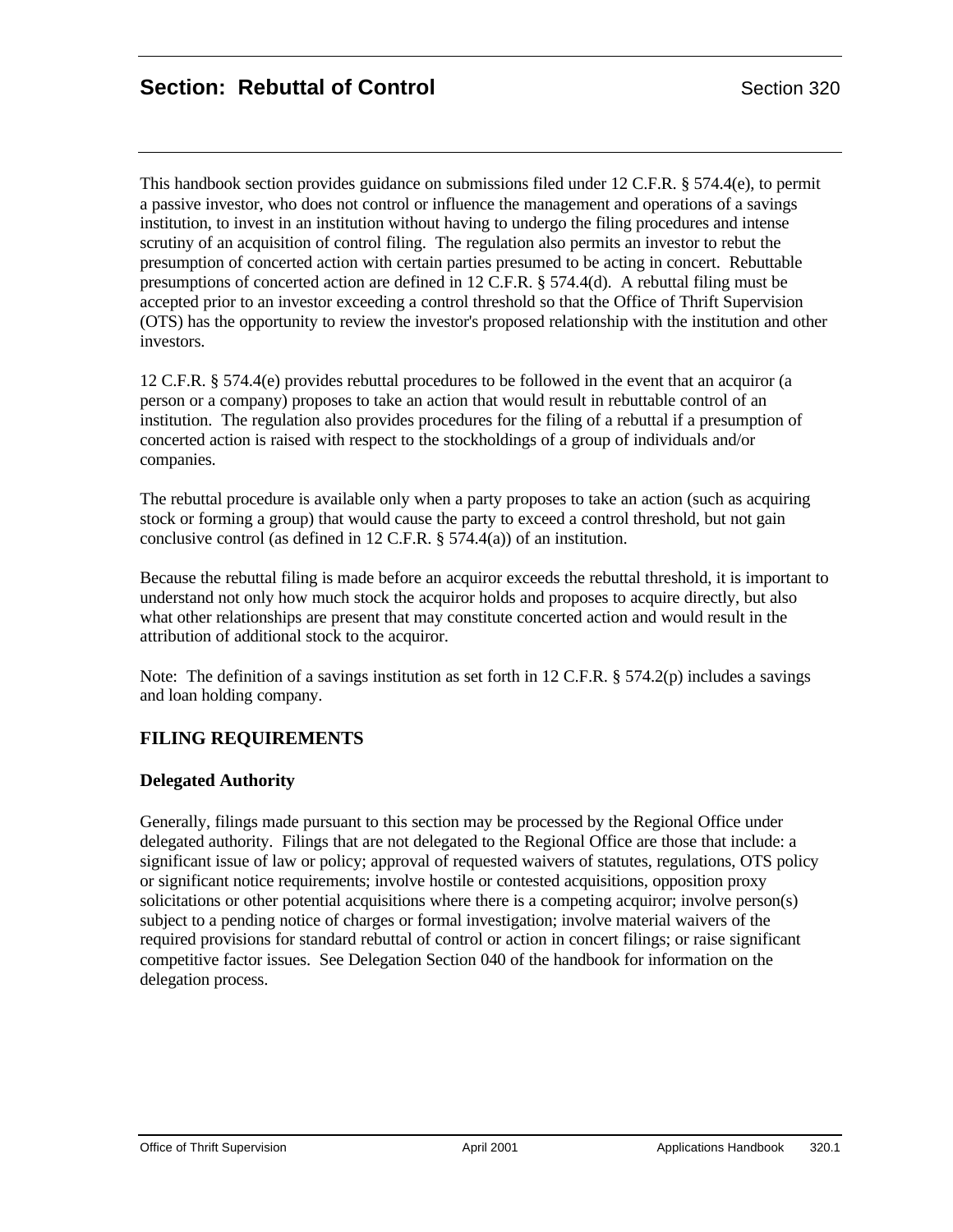### **Expedited and Standard Processing Procedures**

This filing is not subject to the expedited processing procedures set forth in 12 C.F.R. Part 516. Procedures for rebuttal of control filings are set forth in 12 C.F.R. § 574.4(e).

#### **Prefiling Meeting Requirements**

Prefiling meetings are not required for this filing. However, applicants are encouraged to contact the Regional Office, particularly in the event the transaction involves unique or novel issues, to determine if a prefiling meeting will expedite the application review process.

#### **Information and Form Requirements**

Rebuttal submissions must be filed and accepted prior to the acquisition of stock or control factor, except for certain transactions that are exempt from prior approval or notice under 12 C.F.R.  $§$  574.3(d).

If delegated, all filings and the appropriate application fee should be filed with the appropriate Regional Office in accordance with 12 C.F.R. Part 516. The applicant should file the original and two copies of the filing with the appropriate Regional Office. All copies are to be clearly marked as to the type of filing, and should contain all exhibits and other pertinent documents. One copy must contain original signatures on all executed documents. For filings that are not delegated to the Regional Office, an additional three copies of the submission should be filed with the Applications Filing Room in OTS-Washington. For specific information concerning the filing procedures, refer to Application Filing Requirements Section 010 of this handbook.

Each rebuttal of control filing submitted to OTS for action should include the following information:

- A submission (in letter form) naming the involved institution, the rebuttal parties, the number of shares and percentage of voting shares held by the rebuttal parties.
- A statement setting forth the facts and circumstances that support the acquiror's contention that no control relationship would exist if the filer of the rebuttal acquires stock or obtains a control factor with respect to a savings institution.
- An executed rebuttal of control agreement that materially conforms to the form of agreement set forth in 12 C.F.R. § 574.100. (See Exhibit I.)

Each rebuttal of concerted action filing submitted to OTS for action should include the following information:

- A submission (in letter form) naming the involved institution, the rebuttal parties, the number of shares and percentage of voting shares held by the rebuttal parties;
- A statement setting forth the facts and circumstances that clearly and convincingly demonstrate the filer's contention that no action in concert exists; and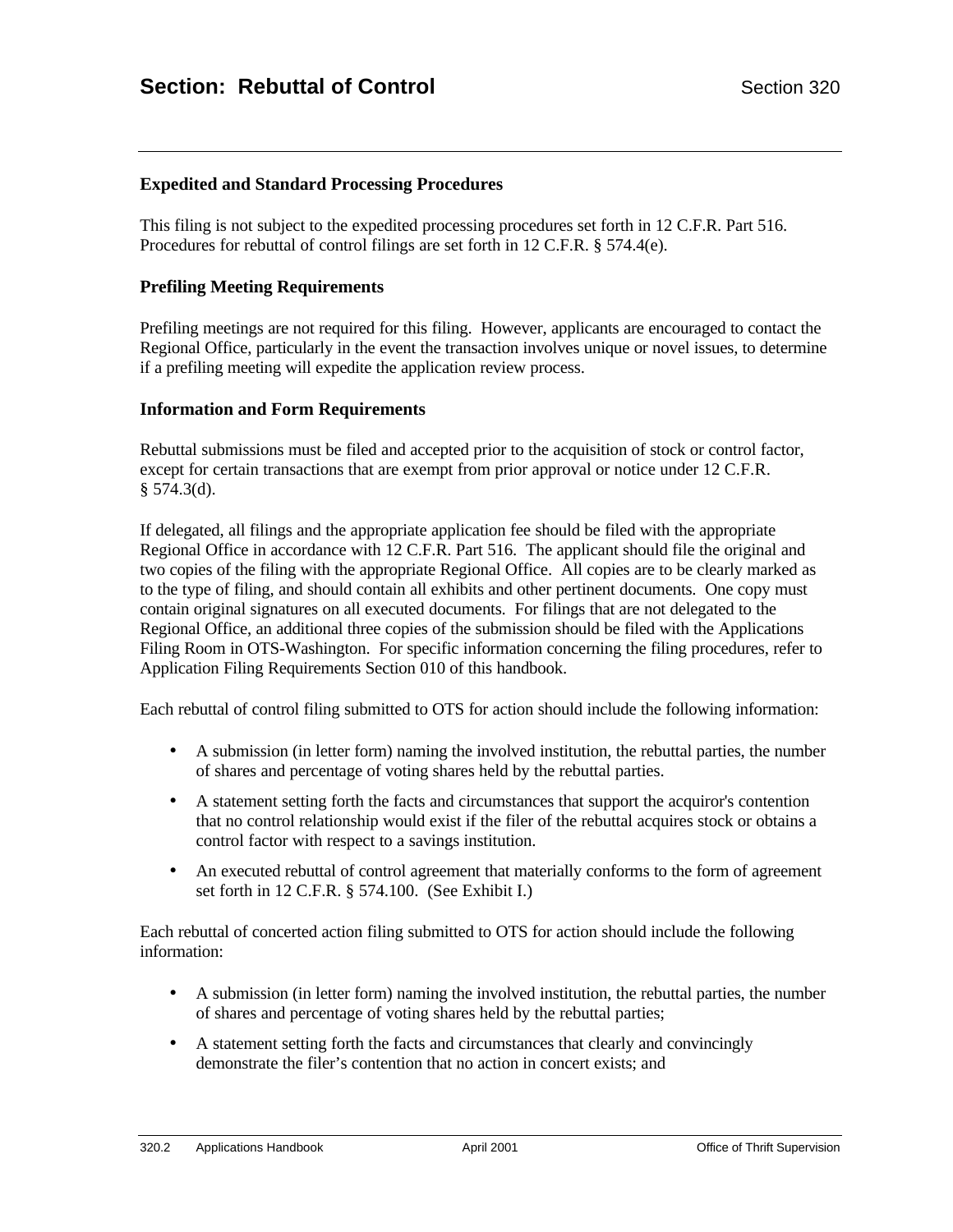• An affidavit, executed by each person or company presumed to be acting in concert pursuant to 12 C.F.R. § 574.4(e)(2), stating that such person or company does not and shall not have any agreements or understandings with respect to the exercise of control over management or policies of the institution, including agreements related to voting acquisition, or disposition of the institution's stock. The affidavit should also include a recitation that the signatory is aware that the filing of a false affidavit may subject the person or company to criminal sanctions, would constitute a violation of 12 C.F.R. § 563.180(b), and would be considered a "presumptive disqualifier" under 12 C.F.R.  $\S 574.7(g)(1)(v)$ .

Although not required by regulation, OTS policy requires each party to a rebuttal to execute a copy of Attachment A to Regulatory Bulletin (RB) 20.

#### **Confidentiality**

The applicant must submit in writing, concurrently with the submission of the application, any requests to keep specific portions of the application confidential. In accordance with the Freedom of Information Act, the request should discuss the justification for the requested treatment and should specifically demonstrate the harm (e.g., to competitive position, invasion of privacy) that would result from the public release of information. OTS will not treat as confidential the portion of an application describing the plan to meet the Community Reinvestment Act objectives.

Information for which confidential treatment is requested should be: (i) specifically identified in the public portion of the application by reference to the confidential section; (ii) separately bound; and (iii) labeled "confidential." The applicant should follow these same procedures when filing supplemental information to the application. OTS will determine whether information designated as confidential must be made available to the public under the Freedom of Information Act. OTS will advise the applicant before it makes information designated as confidential available to the public.

#### **REVIEW GUIDELINES**

#### **Processing Procedures and Time Frames**

As noted in the Delegated Authority section, certain filings are not subject to delegated authority and are processed concurrently with OTS-Washington staff. As a general matter, correspondence from OTS regarding notices that are nondelegated will be transmitted from OTS-Washington. Correspondence on delegated notices will generally come from the Regional Office.

Within five business days of receipt of the notice and fee, the Regional Office must notify the applicant, in writing, of the notice's receipt. The appropriate fee must accompany each notice in order for it to be considered filed. For nondelegated notices, the notice will not be considered filed until received by both OTS-Washington and the Regional Office.

If applicable**,** within five business days of receipt of the submission, the Regional Office will begin its background investigations on individuals who were required to submit such information in connection with the filing. The background investigations should include, at a minimum, a search of the applicants in the Westlaw, LEXIS/NEXIS, and CIIS databases. If appropriate, the review may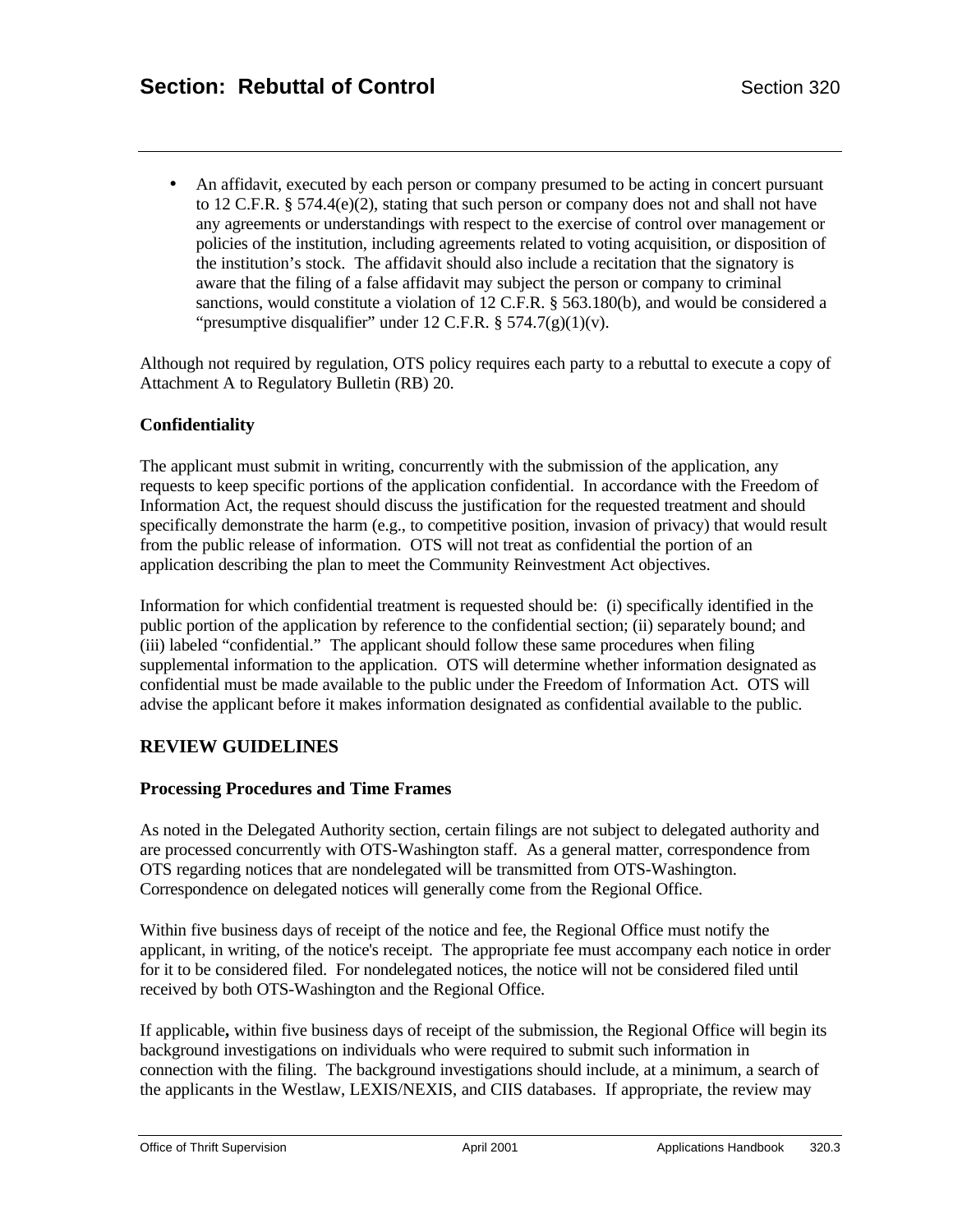also require OTS to contact other regulatory agencies to seek additional comments on the applicants. This review may also require that OTS request examination reports from another agency. All issues that are disclosed in the background check must be addressed directly with the individual. Results of all background checks should be addressed in the Regional Office's digest.

The applicant may acquire additional shares upon the expiration of 20 calendar days after the filing date of its submission, unless OTS takes one of the following actions before expiration of that time period:

- Request, in writing, any additional information necessary to supplement the notification;
- Return the submission to the acquiror as materially deficient; or
- Accept or reject the submission.

Failure by OTS to act within 20 calendar days of receipt of the submission for processing shall result in the filed submission being accepted. If supplemental information is requested, the applicant will have 30 days to provide such information. Upon receipt of such information, OTS has 15 calendar days to take one of the three actions noted above.

For purposes of calculating processing time frames, OTS does not include the day of the act or event, in determining the date the time period commences. In determining the conclusion of a time period, when the last day of the time period is a Saturday, Sunday, or a Federal holiday, the last day will become the next day that is not a Saturday, Sunday, or Federal holiday.

Under 12 C.F.R. § 516.290, if OTS has not acted on a pending application within two calendar years after the filing date, OTS may deem the application withdrawn unless OTS determines that the applicant is actively pursuing a final determination on the application. Applications that are subject to this withdrawal provision are those that have failed to timely take action such as filing required additional information, or OTS has suspended processing of an application based on circumstances that are, in whole or in part, within the applicant's control and have failed to take reasonable steps to resolve these circumstances.

#### **Regulatory Criteria**

#### *Rebuttal of Control*

An acquiror shall be determined, subject to rebuttal, to have acquired control of a savings institution, if the acquiror:

- Acquires more than ten percent of any class of voting stock of the institution and is subject to any control factor (discussed below).
- Acquires more than 25 percent of any class of stock of the institution and is subject to any control factor.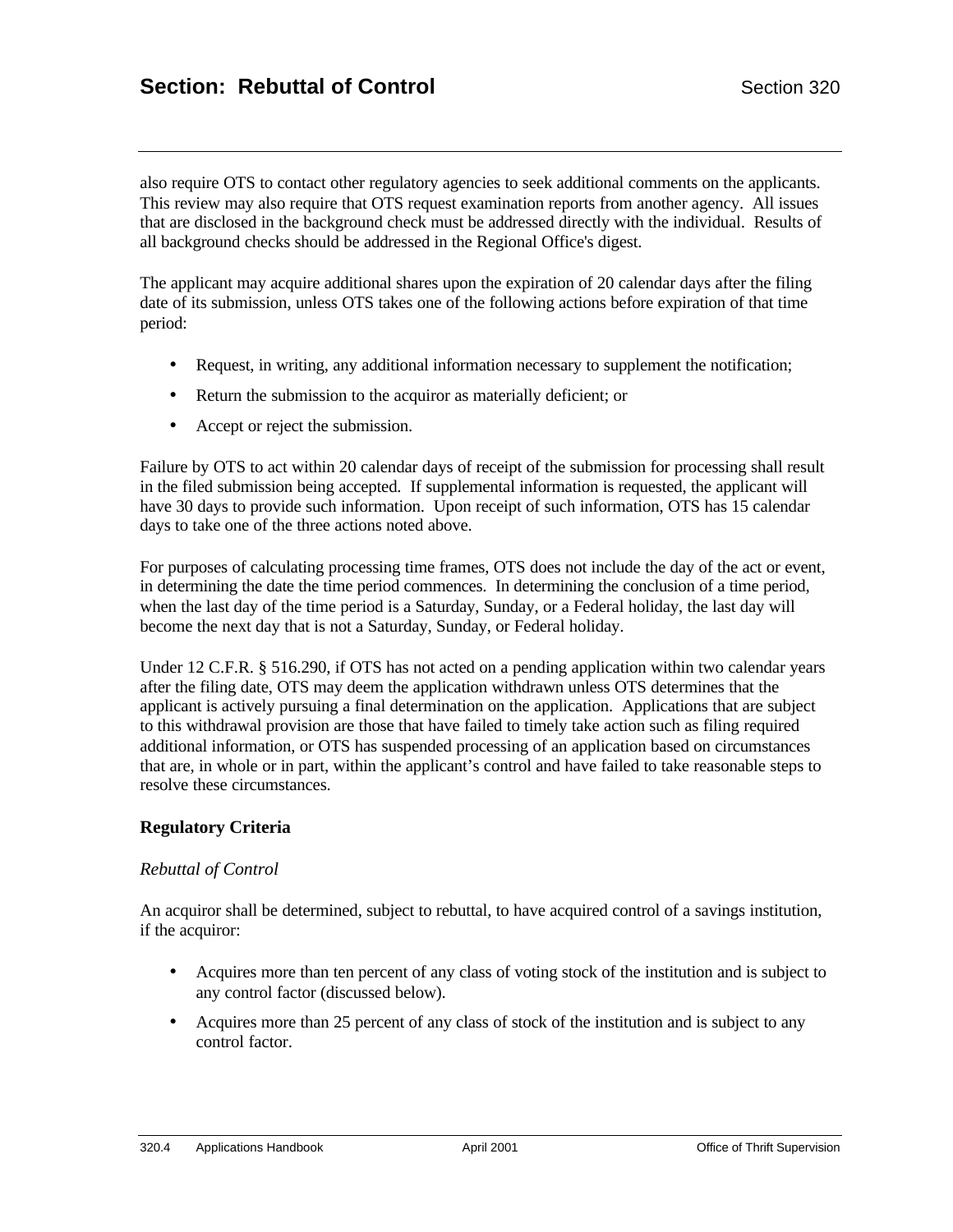- Holds any combination of voting stock and revocable and/or irrevocable proxies, representing more than 25 percent of any class of voting stock of an institution, and such proxies would enable the acquiror to:
	- ∗ Elect one-third or more of the institution's board of directors, including nominees or representatives of the acquiror currently serving on such board;
	- ∗ Cause the institution's stockholders to approve the acquisition or corporate reorganization of the institution; or
	- ∗ Exert a continuing influence on a material aspect of the business operations of the institution.

The following constitute control factors:

- The acquiror would be one of the two largest holders of any class of stock of the savings institution.
- The acquiror would hold more than 25 percent of the total stockholders' equity of the institution.
- The acquiror would hold more than 35 percent of the combined debt securities and stockholders' equity of the institution.
- The acquiror is party to any agreement that enables the acquiror to influence a material aspect of the management or policies of the institution or is party to any agreement pursuant to which the acquiror would possess a material economic stake in the institution resulting from a profit-sharing arrangement.
- The acquiror would have the ability, other than through the holding of revocable proxies, to direct the votes of more than 25 percent of a class of the institution's voting stock.
- The acquiror would have the power to direct the disposition of more than 25 percent of a class of the institution's voting stock other than through a public offering.
- The acquiror and/or the acquiror's representatives or nominees would constitute more than one member of the institution's board of directors.
- The acquiror or nominee or management official of the acquiror would serve as the chairman of the board of directors, chairman of the executive committee, chief executive officer, chief operating officer, chief financial officer, or in any position with similar policymaking authority in the institution.

#### *Rebuttal of Presumption of Concerted Action*

An acquiror will be presumed to be acting in concert with the following persons and companies:

• A company will be presumed to be acting in concert with a controlling shareholder, partner, trustee, or management official of such company with respect to the acquisition of stock of a savings institution, if: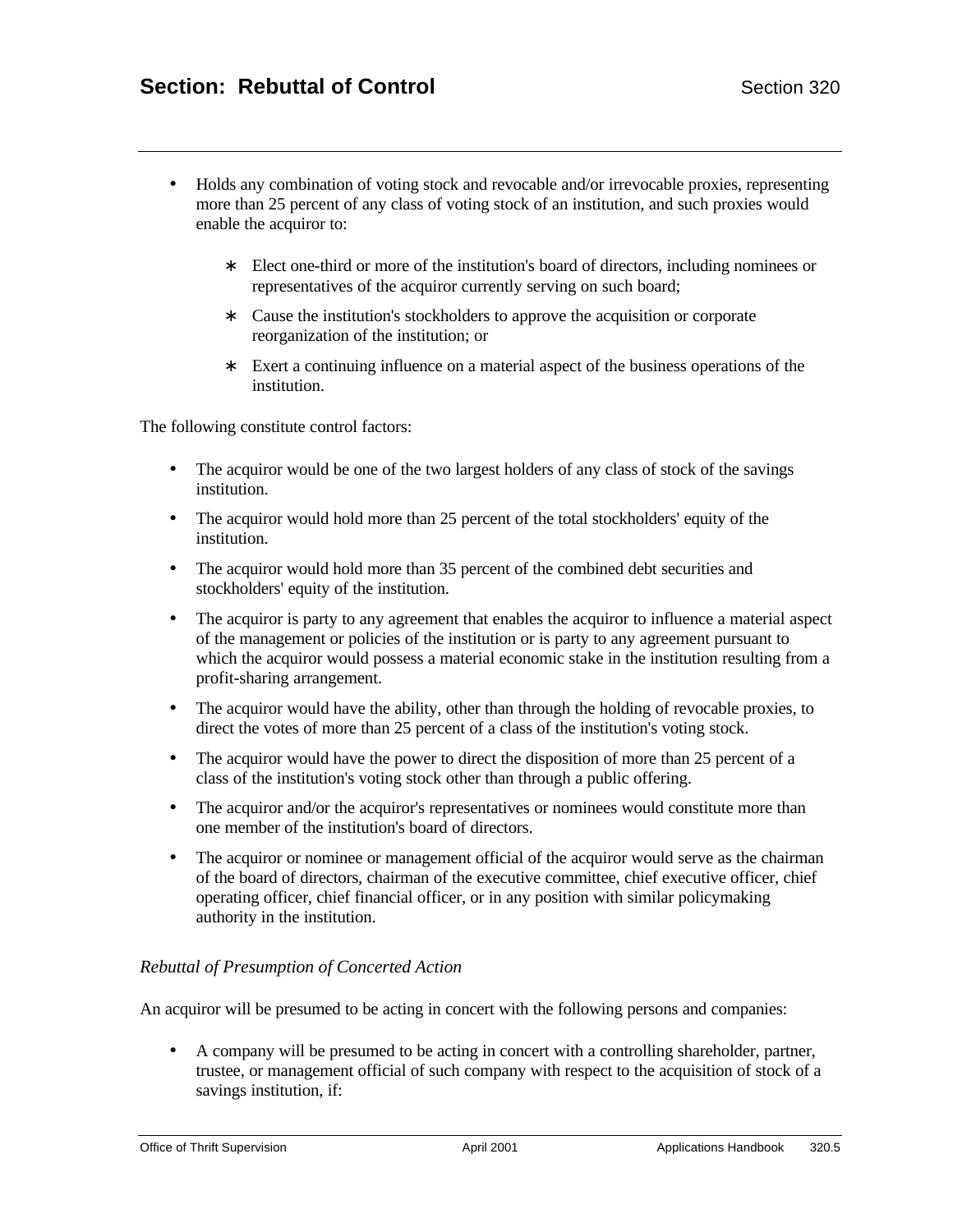- ∗ The company and the person own stock in the savings institution;
- ∗ The company provides credit to the person to purchase the savings institution's stock; or
- ∗ The company pledges its assets or otherwise is instrumental in obtaining financing for the person to acquire stock of the savings institution.
- A person will be presumed to be acting in concert with members of his immediate family, as defined by 12 C.F.R. § 574.2(j).
- Persons will be presumed to be acting in concert with each other where:
	- ∗ Both own stock in a savings institution and both are also management officials, controlling shareholders, partners, or trustees of another company, or
	- ∗ One person provides credit to another person or obtains financing for another person to purchase stock of the savings institution.
- A company controlling or controlled by another company and companies under common control will be presumed to be acting in concert.
- Persons or companies will be presumed to be acting in concert where they constitute a group under the rules and regulations of the Securities Exchange Act of 1934.
- A person or company will be presumed to be acting in concert with any trust for which such person acts as trustee (except for tax-qualified employee stock benefit plans).
- Persons or companies will be presumed to be acting in concert with each other, and with any other person or company with which they also are presumed to act in concert.

Pursuant to 12 C.F.R. § 574.4(e)(3), the OTS may reject any rebuttal that is inconsistent with the facts and circumstances known to it or where the rebuttal does not clearly and convincingly refute the rebuttable determination of control or presumption of action in concert, and may determine to reject a submission solely on such bases.

#### **Decision Guidelines**

#### *Rebuttal of Control*

The regulatory requirements are designed to ensure that the individuals or companies maintain a passive ownership interest in, and are not in control of, the institution of savings and loan holding company. The analysis should conclude that the investors rebutting control do not and will not be in a position to influence control over the institution in any way, thereby avoiding a control filing. If it has been determined that the individuals do have control over the institution, the rebuttal must be rejected and the applicant must file a change in control notice or divest. OTS should consider the following factors in analyzing the application to determine if the transaction satisfies the applicable statutory and regulatory criteria for approval: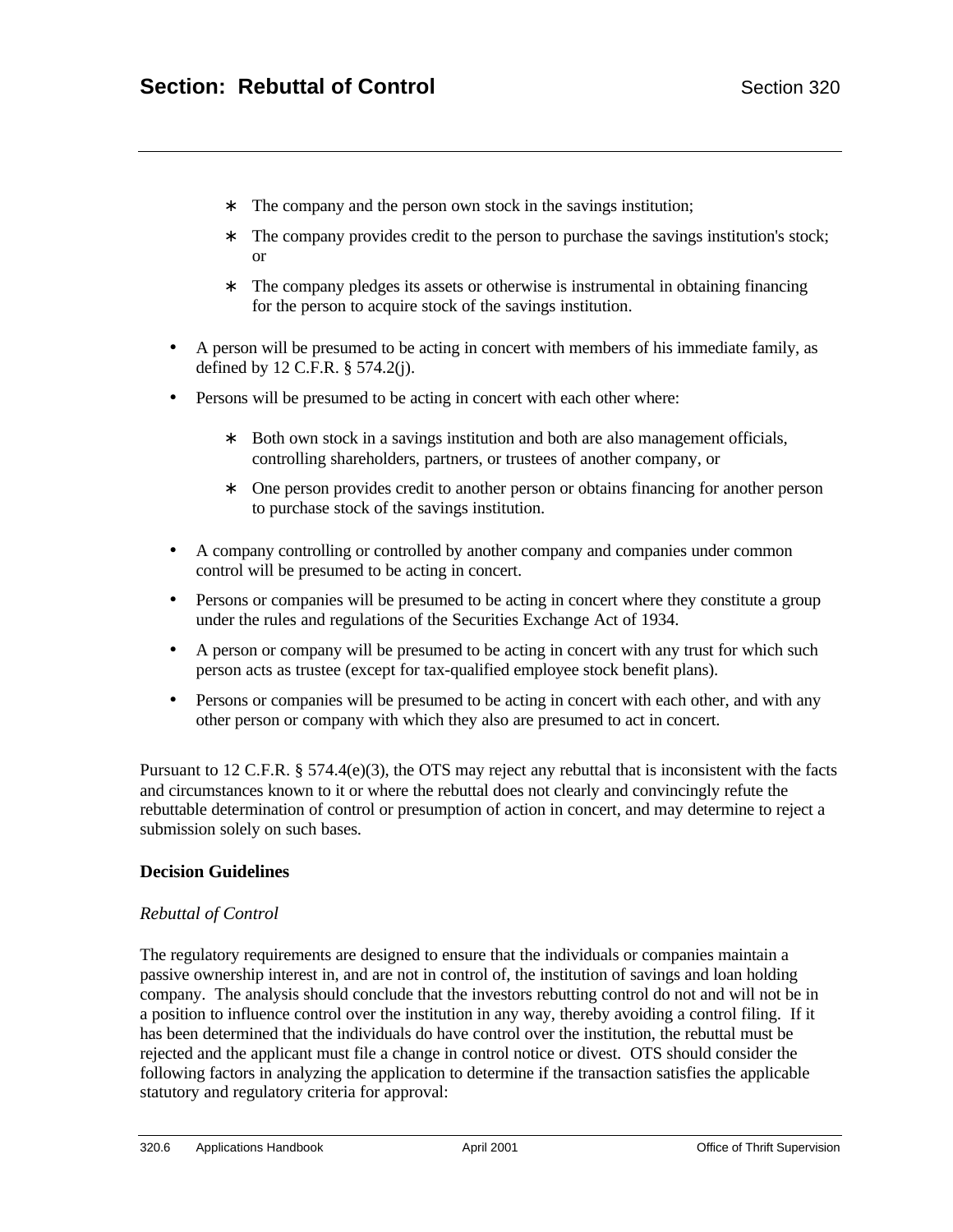- Information concerning current and proposed stock holdings
	- ∗ How much stock does the applicant directly own and how much stock will the applicant acquire?
	- ∗ How much stock does the applicant indirectly control and how much will the applicant indirectly own after the acquisition? Should shares held by others be aggregated with the applicant's holdings?
	- ∗ Is any of the stock currently held "immediately convertible," and, therefore, considered "voting stock" pursuant to 12 C.F.R. § 574.2(u)?
	- ∗ Is any stock convertible at a later date? On what terms?
- Background information concerning the applicant
	- ∗ Occupation/lines of business of the applicant.
	- ∗ Source of funds to make the acquisition. If funds are to be borrowed, is the lender presumed to be acting in concert with the applicant?
	- ∗ Have background checks of the applicant provided evidence of fraud or questionable dealings in the past?
- Relationship with the institution
	- ∗ Information concerning the applicant's affiliations and business dealings with the institution.
	- ∗ Has the applicant made a material change in the rebuttal agreement, for example, to reflect plans for representation in the management of the institution or intent to attempt to influence the operations of the institution?
- OTS should be alert for information that is inconsistent with the "passive investor" status required for a rebuttal to be accepted. Such information could include the following:
	- ∗ The applicant has shown the desire to acquire control of the institution. Review Schedule 13D Reports (Shareholder Reports of Beneficial Ownership), if any, statements in the rebuttal filing, and any information provided by the institution.
	- ∗ The applicant has explored the possibility of acquiring the institution.
	- ∗ The applicant has indicated an interest in acquiring two or more board positions or other executive management positions.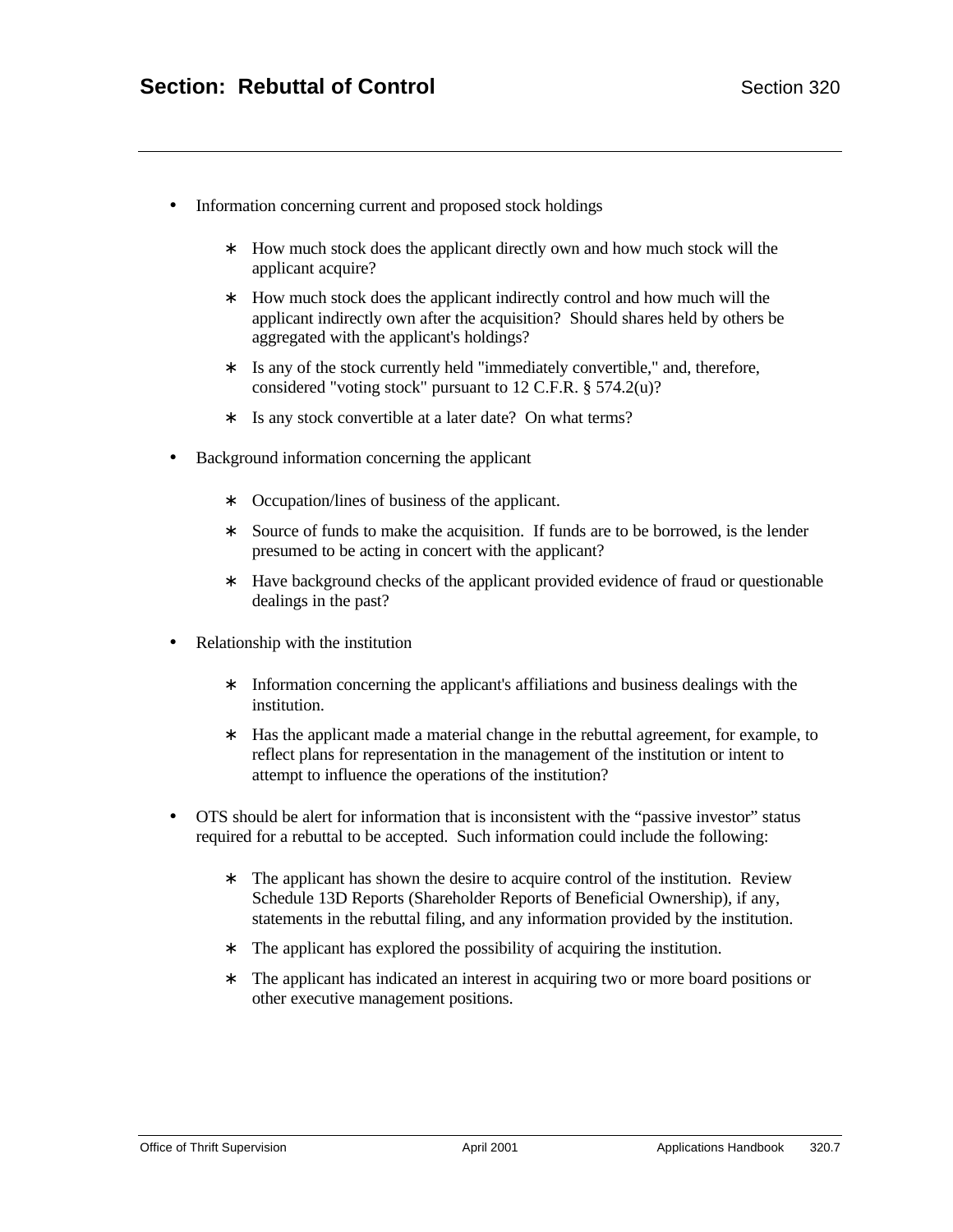## *Rebuttal of Concerted Action*

The regulatory requirements are designed to ensure that the filing party does not have control of an institution. The analysis should conclude that the individuals rebutting concerted action are independent of one another. If it has been determined that the individuals are acting in concert, the rebuttal must be rejected and the applicant must file a change in control notice or divest. OTS should consider the following factors in analyzing the application to determine if the transaction satisfies the applicable regulatory criteria for approval:

- Relationships among filing parties
	- ∗ Are current or prior family or business relationships present among the individuals or companies filing the rebuttal?
	- ∗ If the only presumption is a familial tie, is there evidence that family members work together or invest in (or own) similar companies or stocks?
	- ∗ Are the applicants comprised of a parent(s) and dependent child? (If yes, it is unlikely that the rebuttal would be accepted.)
	- ∗ Has a parent(s) purchased stock for a child or loaned the funds for such purchase?
	- ∗ If the presumption arises as the result of a series of business relationships, are the relationships formal and active undertakings?
	- ∗ Do the affiliations represent a major source of income, investment or business for the applicants?
	- ∗ What is the pattern of stock purchases by the applicants? Is there a pattern among the filers of purchasing stock at the same time, for the same price, or in the same amount?
	- ∗ Have the applicants generally voted their stock in the same manner?
	- ∗ Do the applicants share the same address?
	- ∗ Do the applicants use the same accountants, investment advisors, or legal counsel?
	- ∗ Does any information reflected in Schedule 13D reports (Shareholder Reports of Beneficial Ownership), indicate that the applicants are acting in concert?

Note: Generally, evidence of a pattern of relationships and dealings among the applicants will make it difficult to rebut the presumption of concerted action. Therefore, it is unlikely that two family members who own and operate a business together will be able to rebut the presumption. Similarly, when applicants who are not related have made a number of common investments, the presumption will be difficult to overcome.

- General information concerning each applicant, such as:
	- ∗ Each applicant's number of shares and percentage of stock currently held.
	- ∗ Each applicant's identity, occupation, and employer.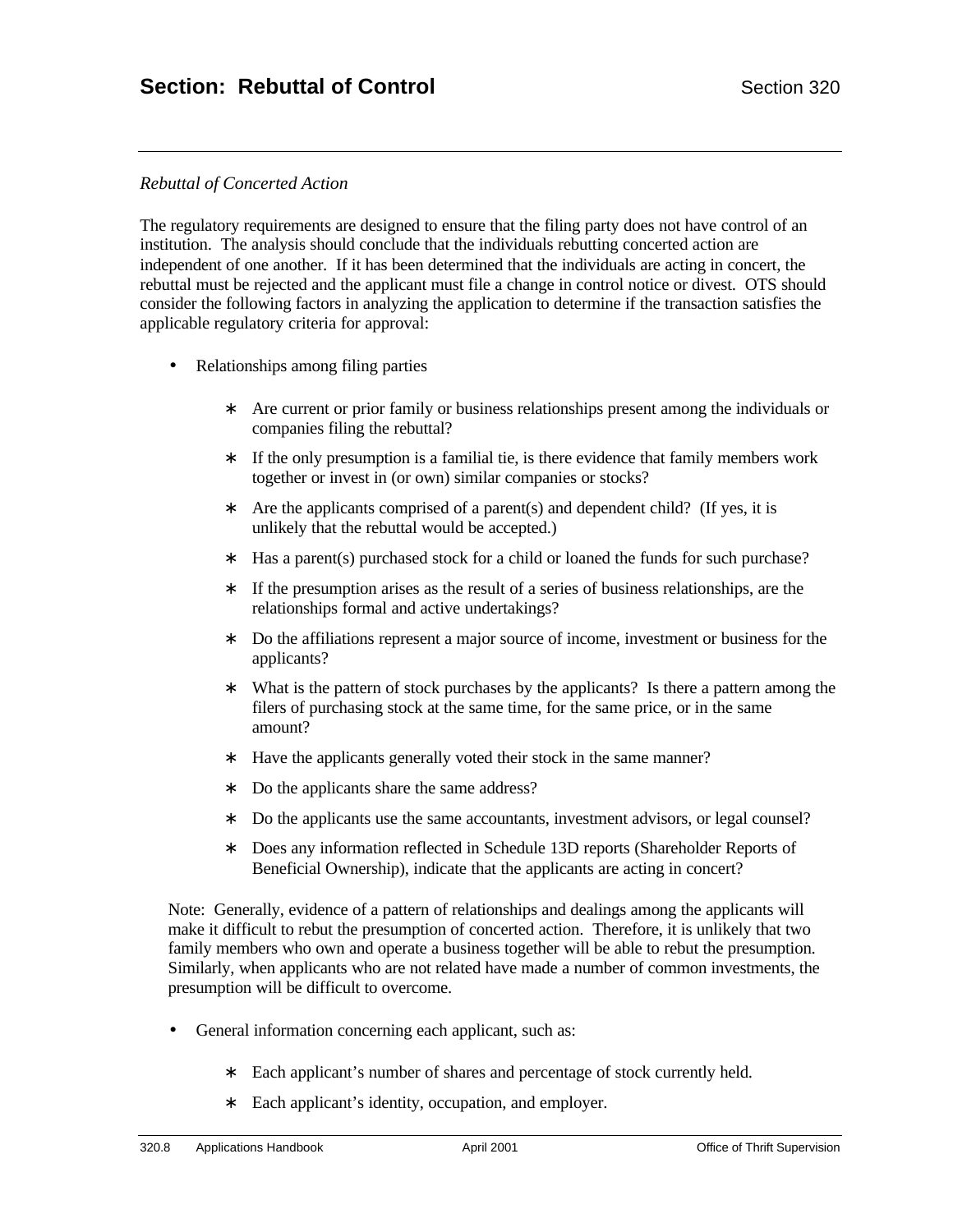- ∗ Previous or existing relationships or transactions between each applicant and the institution that would indicate whether the applicant is exerting control over the institution.
- ∗ Have background checks of the applicant provided evidence of fraud or questionable dealings in the past?

#### *General Decision Guidelines*

- Is the acquiror already in violation of the regulations by acquiring such stock before filing a rebuttal?
- Does the rebuttal submission include all applicable parties?
- Does the rebuttal filing include the appropriate rebuttal agreement or affidavit?
- Has the applicant executed Certification A to RB-20?
- Has the target institution been contacted to determine if it has any objection to the rebuttal?
- Is the proposed acquiror currently in compliance with the provisions of 12 C.F.R. Part 574?
- Does the rebuttal involve an acquisition by an individual or a group of individuals acting in concert that does not constitute a company, as defined in 12 C.F.R. § 574.2(f)?
- Have all the appropriate persons filed?
- Is there any evidence that the acquiror is acting in concert with any other person who has not joined the rebuttal?
- Does the rebuttal contain the occupation of all acquirors?
- Do any of the acquirors participate in businesses similar to or in competition with the institution?
- Does the rebuttal contain a description of amounts of stock (including options) currently held by the acquirors?
- Does the rebuttal contain a description of the amount and type of stock the acquirors will acquire?
- Are the rights and convertibility features of the stock to be acquired described in the request?
- Are the rights and convertibility features of other classes of stock currently held by the acquiror described?
- Does the rebuttal outline how the acquiror proposes to acquire the stock?
- Does the rebuttal adequately explain how the acquiror intends to finance the acquisition of the stock?
- Is there any evidence that the acquiror has or will act in a manner inconsistent with the rebuttal request?
- Are there any affiliate transactions between the acquiror (or affiliates of the acquiror) and the institution? Would the transactions violate the rebuttal of control agreement?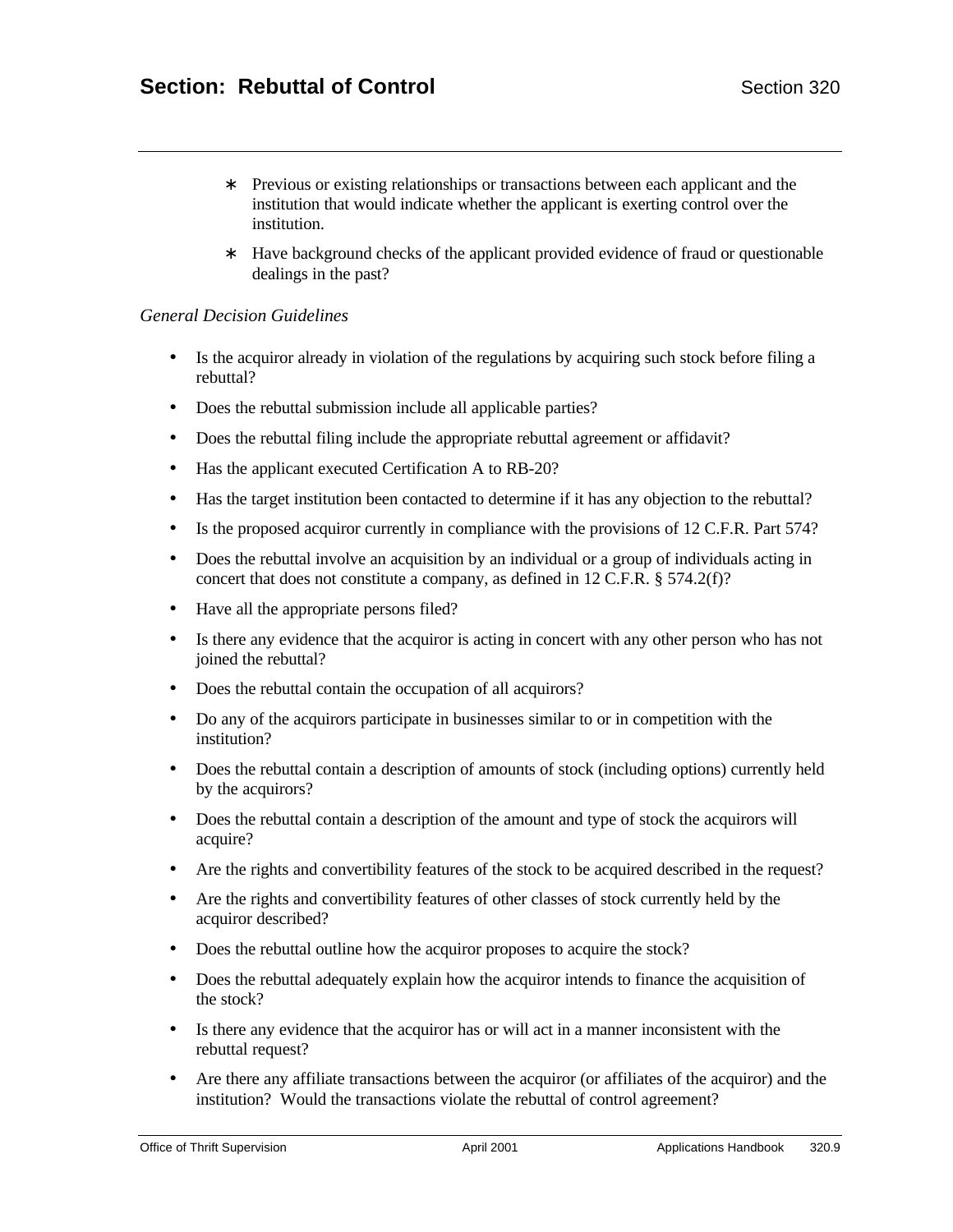- Has the acquiror filed any Schedule 13Ds (Shareholder Reports of Beneficial Ownership) that reveal inconsistencies with the rebuttal?
- Has the acquiror been checked through Westlaw? LEXIS/NEXIS? CIIS?
- Has the acquiror been checked through the Suspicious Activity Report?
- Is there any evidence or known fact that was disclosed in the background checks that is inconsistent with the information presented in the rebuttal?
- Does the rebuttal disclose ownership interests in other thrifts?
- Does the institution object to acceptance of the rebuttal filing or believe there exists certain control factors? If so, what is the basis for the objection?

#### *If a rebuttal of concerted action:*

- Are all relationships disclosed that would raise any of the presumptions of concerted action contained in 12 C.F.R. § 574.4(d)?
- If the presumption results from a family relationship, are the names and relationships fully disclosed?
- If the presumption results from a family relationship, are any of the filing parties minor children of a filing party? (Note: It is doubtful that a rebuttal of concerted action between a parent and minor child could be accepted.)
- Do other affiliations or associations exist between any of the family parties, e.g., father and adult child are business associates? (Note: If the presumption arises solely from the family relationship, and the filing clearly and convincingly demonstrates that the parties are not otherwise acting in concert, the rebuttal could be accepted.)
- Is there evidence that the filing parties have voted their shares of stock independently, such as voting differently on shareholder issues?
- Is there evidence that the filing parties purchased their stock as part of a group? (Note: For example, did each party purchase the same amount of stock at the same time?)
- Did any filing party lend money to another filing party for the purchase of stock?
- Is OTS aware of any current or prior family or business relationship among the acquirors that are not disclosed in the filing?
- Does the institution object to the acceptance to the rebuttal of concerted action filing? If so, what is the basis for the objection?

#### **Conditions**

The letter issued by OTS regarding the acceptance of a rebuttal of control should require the acquiror to transmit a copy of the executed rebuttal agreement to the savings institution to which the rebuttal pertains. Additionally, evidence of the transmission of the agreement should be submitted to the Regional Office.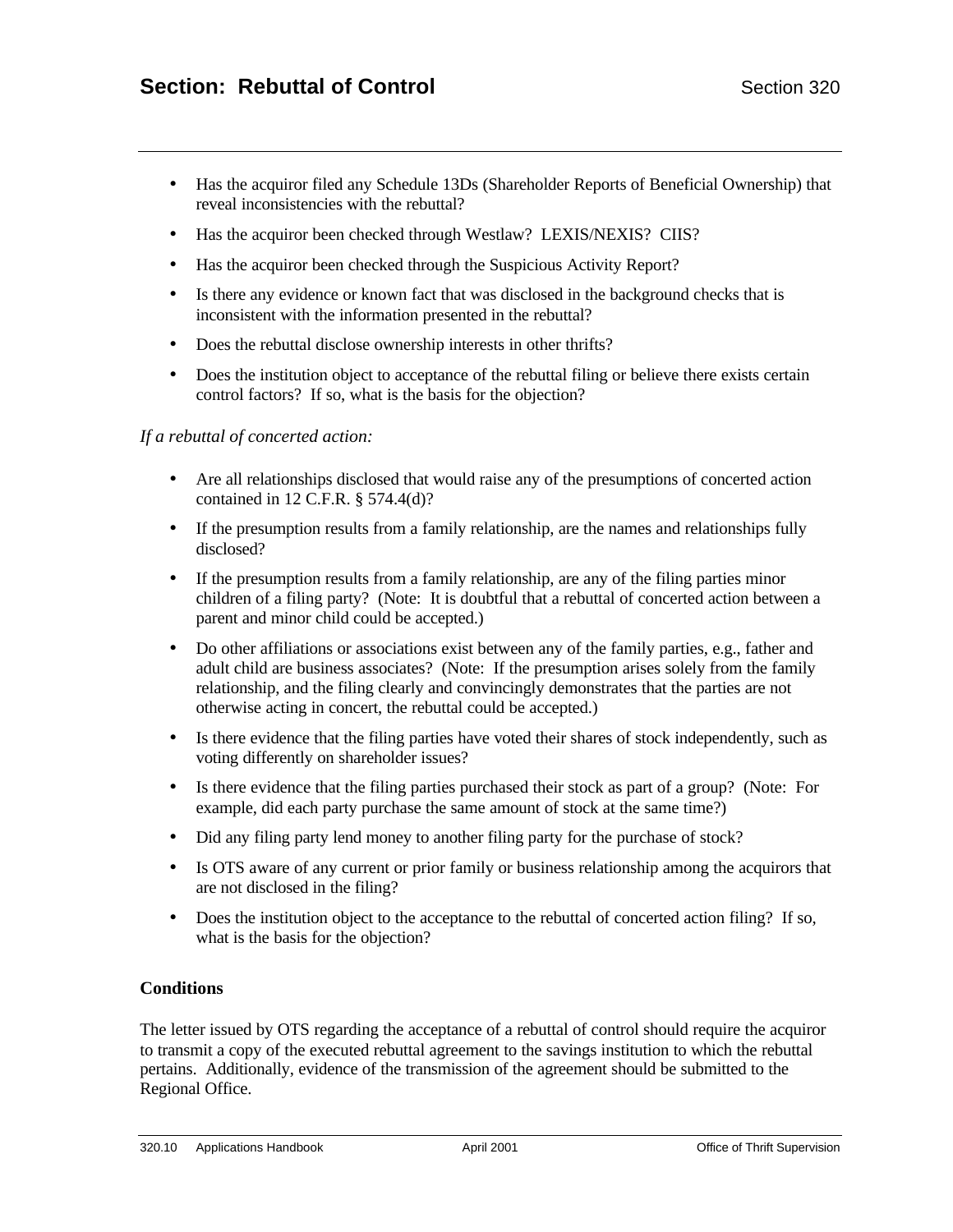OTS may condition its approval of the rebuttal of control or concerted action submission to include nonstandard conditions. If such nonstandard conditions are utilized, the Regional Office's digest must include appropriate justification for imposing such conditions.

Any nonstandard conditions incorporated into the approval letter must be summarized in the National Applications Tracking System record for the application. This requirement helps OTS to provide the public a complete listing of all applications approved with nonstandard conditions of approval.

#### **RECORDKEEPING REQUIREMENTS**

OTS is required to consolidate all correspondence related to the processing of the notice or application into a file copy to be sent to a central file. Both the Regional Office and OTS-Washington will maintain a separate file copy for nondelegated filings. The file copy must include a copy of the original filing including any exhibits, all amendments, all internal and external correspondence between interested parties, all documentation associated with the review and analysis of the filing, and all decision, recommendation memorandum, and compliance material. The file copy must be organized and separated into public and confidential material, and clearly identified as such. The public and confidential sections must be arranged in chronological order.

## **MONITORING AND CONTROL**

The approval order or letter will generally include conditions of approval. The Regional Office will monitor compliance with all conditions imposed in connection with an application's approval. The applicant must submit evidence of satisfaction of the conditions included in the approval order or letter to the Regional Office within the stated time frames.

OTS should notify the appropriate staff responsible for the supervision and examination of the institution regarding the action taken on an application. In addition, OTS should provide the appropriate staff with copies of the approval order or letter. If an application is approved, the first examination of the institution following the approval should include a review of compliance with all conditions of approval and any changes in operations as a result of the transaction.

A review of the application file should be made after all compliance material is received to ensure that the file is complete. Any deficiencies should be corrected before the file is sent to storage.

OTS-Washington may conduct a post audit review of the application in the Regional Office, including a review of the documentation maintained in the application file.

#### *Actions and Referrals*

OTS staff should review for deviations from the terms of rebuttal of control agreements or rebuttal of concerted action affidavits. If deviations are found, the OTS staff member should consult with Regional Counsel and may refer the matter to the Office of Enforcement. If a violation is found, the shareholder(s) under review is prohibited from (i) receiving dividends from the subject institution and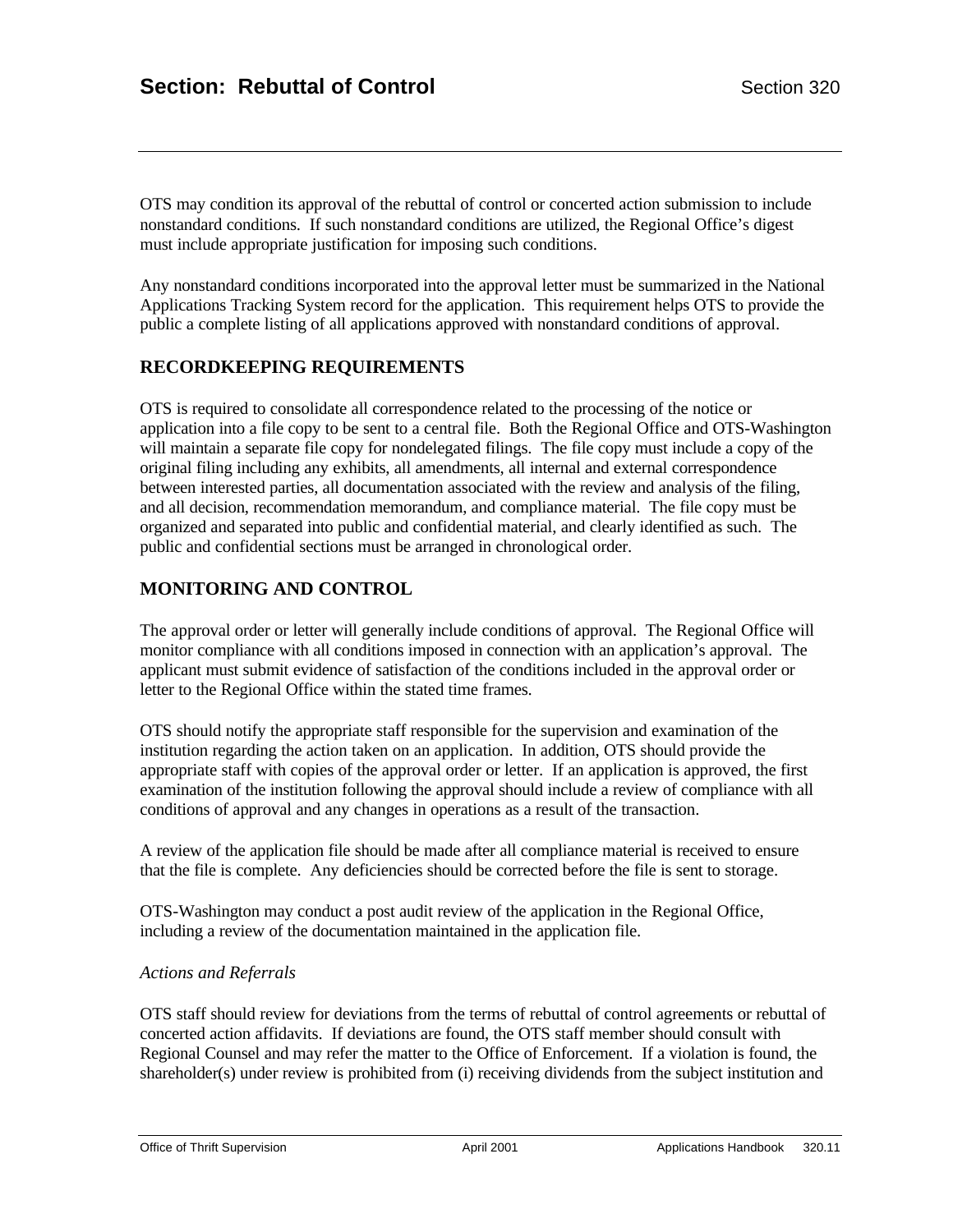(ii) voting on his/her stock, other than proportionately with other stockholders until the matter has been resolved.

OTS may take one or more of the following actions concerning deviations from the terms of rebuttal of control agreements or rebuttal of concerted action affidavits:

- Require the shareholder to divest his/her stock holdings below a control threshold.
- Impose one or more enforcement actions against the shareholder.

#### **INFORMATION SOURCES**

#### **Statutes**

| 12 U.S.C. § 1467a      | Savings and Loan Holding Company Act |
|------------------------|--------------------------------------|
| 12 U.S.C. $\S$ 1817(j) | Change in Bank Control Act           |

#### **Regulations**

| 12 C.F.R. Part 516 | <b>Applications Processing Guidelines</b>      |
|--------------------|------------------------------------------------|
| 12 C.F.R. Part 574 | Acquisition of Control of Savings Institutions |

## **OTS Bulletins**

| <b>Regulatory Bulletin 20</b> | Proper Investigation of Applicants and Increased   |
|-------------------------------|----------------------------------------------------|
|                               | Communications Between the OTS and Other Financial |
|                               | <b>Institution Regulatory Agencies</b>             |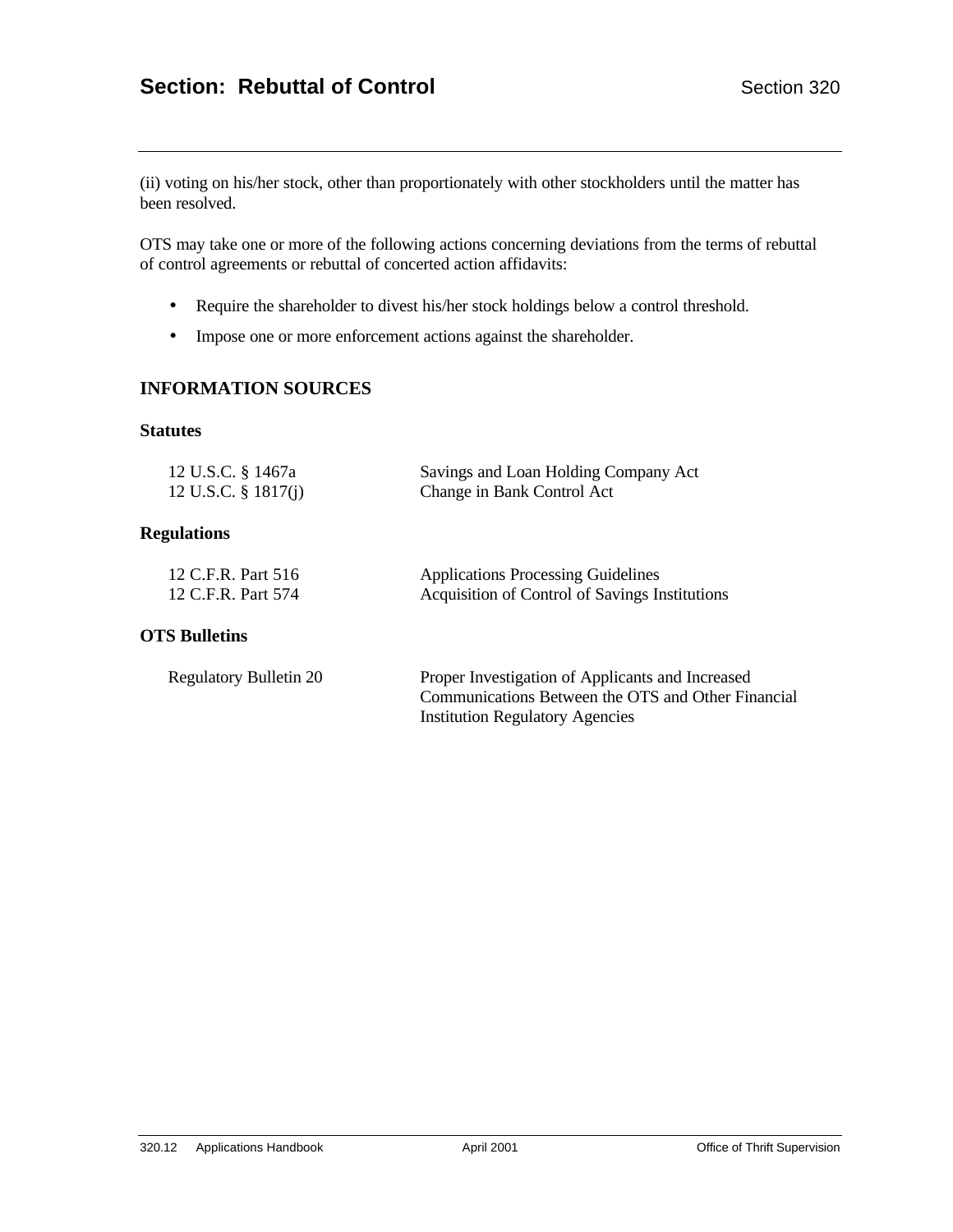# **Exhibit I**

Rebuttal of Rebuttable Determination of Control under Part 574

#### I. WHEREAS

- A. [ ] is the owner of [ ] shares (the "Shares") of the [ ] stock, of [name and address of the institution], which Shares represent [ ] percent of a class of "voting stock" of [ ] as defined under the Acquisition of Control Regulations ("Regulations") of the Office of Thrift Supervision ("Office"), 12 CFR part 574 ("Voting Stock");
- B.  $\Box$  is a "savings association" within the meaning of the Regulations;
- C. [ ] seeks to acquire additional shares of stock of [ ] ("Additional Shares"), such that [ ]'s ownership thereof will exceed 10 percent of a class of Voting Stock but will not exceed 25 percent of a class of Voting Stock of  $\lceil \cdot \rceil$ ;  $\lceil \cdot \rceil$  and/or $\lceil \cdot \rceil$  seeks to  $\lceil \cdot \rceil$ , which would constitute the acquisition of a "control factor" as defined in the Regulations ("Control Factor");
- D. [ ] does not seek to acquire the [Additional Shares or Control Factor] for the purpose or effect of changing the control of  $\lceil \ \rceil$  or in connection with or as a participant in any transaction having such purpose or effect;
- E. The Regulations require a company or a person who intends to hold 10 percent or more but not in excess of 25 percent of any class of Voting Stock of a savings association or holding company thereof and that also would possess any of the Control Factors specified in the Regulations, to file and obtain approval of an application ("Application") under the Savings and Loan Holding Company Act ("Holding Company Act"), 12 U.S.C. 1467a, or file and obtain clearance of a notice ("Notice") under the Change in Control Act ("Control Act"), 12 U.S.C. 1817(j), prior to acquiring such amount of stock and a Control Factor unless the rebuttable determination of control has been rebutted;
- F. Under the Regulations, [ ] would be determined to be in control, subject to rebuttal, of [ ] upon acquisition of the [Additional Shares or Control Factor];
- G.  $\left[ \begin{array}{ccc} \end{array} \right]$  has no intention to manage or control, directly or indirectly,  $\left[ \begin{array}{ccc} \end{array} \right]$ ;
- H. [ ] has filed on [ ], a written statement seeking to rebut the determination of control, attached hereto and incorporated by reference herein (these submissions referred to as the "Rebuttal");
- I. In order to rebut the rebuttable determination of control, [ ] agrees to offer this Agreement as evidence that the acquisition of the [Additional Shares or Control Factor] as proposed would not constitute an acquisition of control under the Regulations.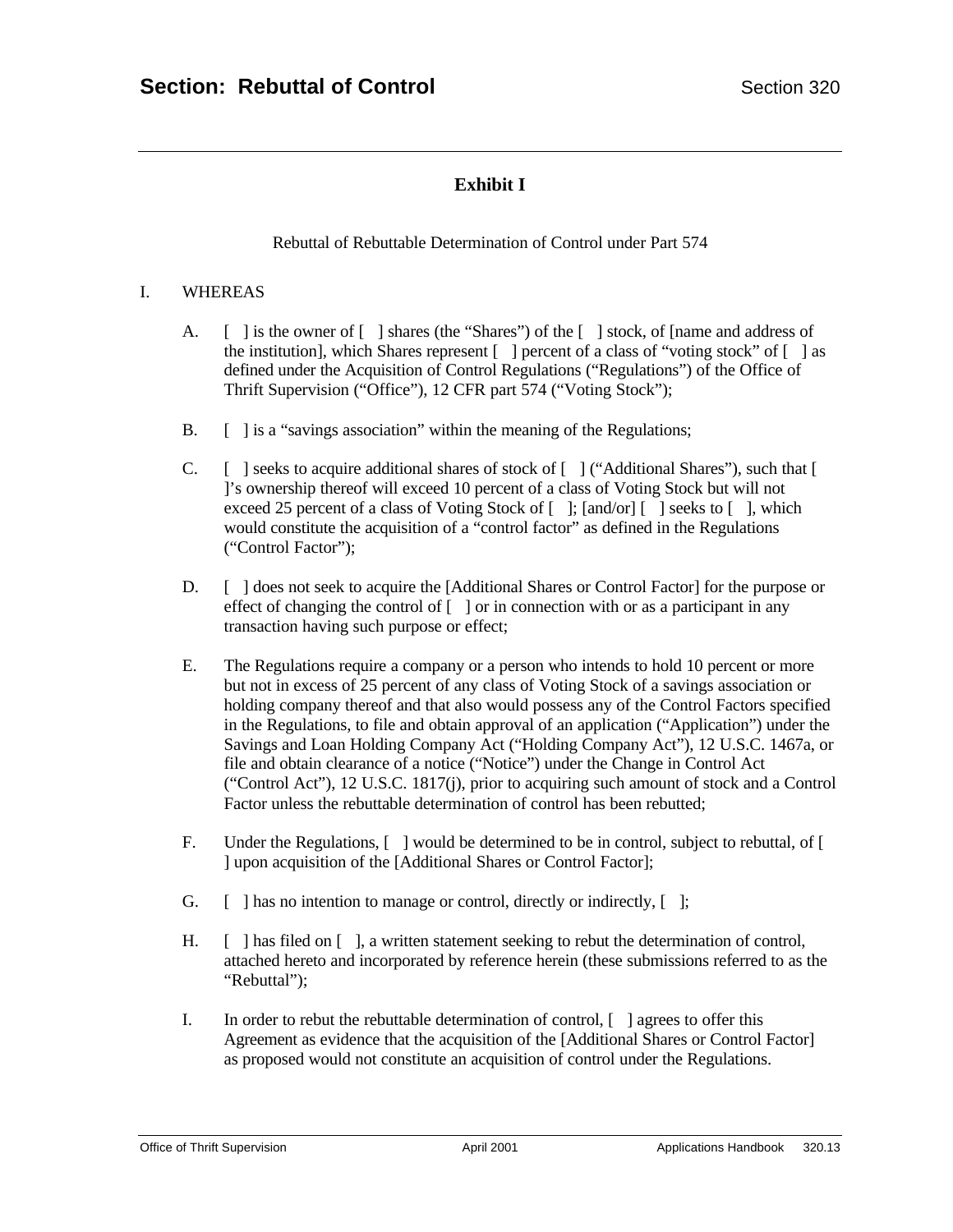- II. The Office has determined, and hereby agrees, to act favorably on the Rebuttal, and in consideration of such a determination and agreement by the Office to act favorably on the Rebuttal,  $\lceil \ \rceil$  and any other existing, resulting or successor entities of  $\lceil \ \rceil$  agree with the Office that:
	- A. Unless [ ] shall have filed a Notice under the Control Act, or an Application under the Holding Company Act, as appropriate, and either shall have obtained approval of the Application or clearance of the Notice in accordance with the Regulations, [ ] will not, except as expressly permitted otherwise herein or pursuant to an amendment to this Rebuttal Agreement:
		- 1. Seek or accept representation of more than one member of the board of directors of [insert the name of the institution and any holding company thereof];
		- 2. Have or seek to have any representative serve as the chairman of the board of directors, or chairman of an executive or similar committee of [insert the name of the institution and any holding company thereof]'s board of directors or as president or chief executive officer of [insert the name of the institution and any holding company thereof];
		- 3. Engage in any intercompany transaction with [ ] or [ ]'s affiliates;
		- 4. Propose a director in opposition to nominees proposed by the management of [insert the name of the institution and any holding company thereof] for the board of directors of [insert the name of the institution and any holding company thereof] other than as permitted in paragraph A-1 of this Section II;
		- 5. Solicit proxies or participate in any solicitation of proxies with respect to any matter presented to the stockholders of  $\lceil \ \rceil$  other than in support of, or in opposition to, a solicitation conducted on behalf of management of [ ];
		- 6. Do any of the following, except as necessary solely in connection with [ ]'s representative's performance of duties as a member of [ ]'s board of directors:
			- (a) Influence or attempt to influence in any respect the loan and credit decisions or policies of [ ], the pricing of services, any personnel decisions, the location of any offices, branching, the hours of operation or similar activities of  $\lceil \cdot \rceil$ ;
			- (b) Influence or attempt to influence the dividend policies and practices of [ ] or any decisions or policies of  $\lceil \cdot \rceil$  as to the offering or exchange of any securities;
			- (c) Seek to amend, or otherwise take action to change, the bylaws, articles of incorporation, or charter of [ ];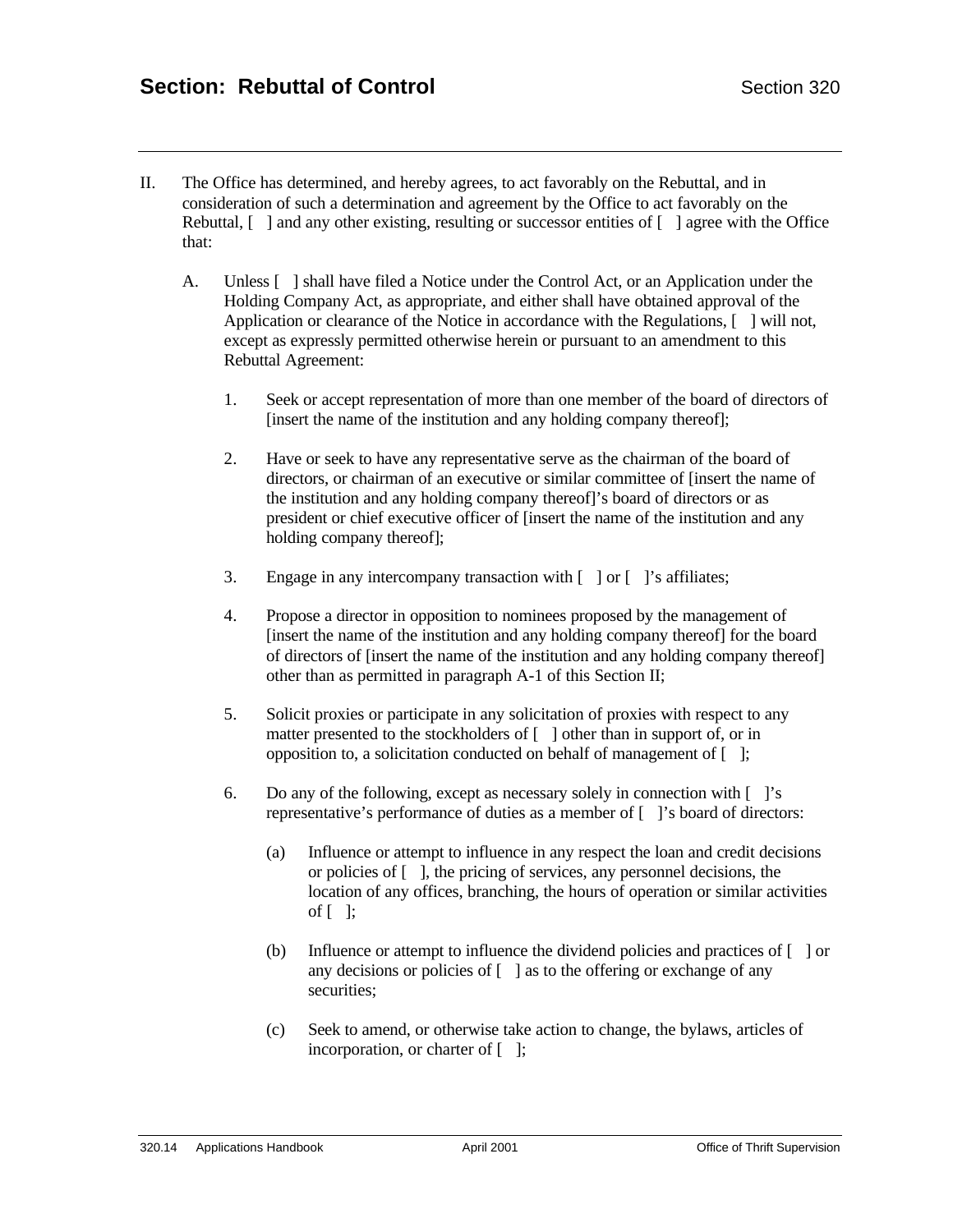- (d) Exercise, or attempt to exercise, directly or indirectly, control or a controlling influence over the management, policies or business operations of [ ]; or
- (e) Seek or accept access to any non-public information concerning [ ];
- B.  $\left[\right]$  is not a party to any agreement with  $\left[\right]$ .
- C. [ ] shall not assist, aid or abet any of [ ]'s affiliates or associates that are not parties to this Agreement to act, or act in concert with any person or company, in a manner which is inconsistent with the terms hereof or which constitutes an attempt to evade the requirements of this Agreement;
- D. Any amendment to this Agreement shall only be proposed in connection with an amended rebuttal filed by [ ] with the Office for its determination;
- E. Prior to acquisition of any additional shares of "Voting Stock" of [ ] as defined in the Regulations in excess of the Additional Shares, any required filing will be made by [ ] under the Control Act or the Holding Company Act and either approval of the acquisition under the Holding Company Act shall be obtained from the Office or any Notice filed under the Control Act shall be cleared in accordance with the Regulations;
- F. At any time during which 10 percent or more of any class of Voting Stock of [ ] is owned or controlled by [ ], no action which is inconsistent with the provisions of this Agreement shall be taken by  $\lceil \cdot \rceil$  luntil  $\lceil \cdot \rceil$  files and either obtains from the Office a favorable determination with respect to either an amended rebuttal, approval of an Application under the Holding Company Act, or clearance of a Notice under the Control Act, in accordance with the Regulations;
- G. Where any amended rebuttal filed by [ ] is denied or disapproved, [ ] shall take no action which is inconsistent with the terms of this Agreement, except after either (1) reducing the amount of shares of Voting Stock of [ ] owned or controlled by [ ] to an amount under 10 percent of a class of Voting Stock, or immediately ceasing any other actions that give rise to a conclusive or rebuttable determination of control under the Regulations; or (2) filing a Notice under the Control Act, or an Application under the Holding Company Act, as appropriate, and either obtaining approval of the Application or clearance of the Notice, in accordance with the Regulations;
- H. Where any Application or Notice filed by [ ] is disapproved, [ ] shall take no action which is inconsistent with the terms of this Agreement, except after reducing the amount of shares of Voting Stock of [ ] owned or controlled by [ ] to an amount under 10 percent of any class of Voting Stock, or immediately ceasing any other actions that give rise to a conclusive or rebuttable determination of control under the Regulations;
- I. Should circumstances beyond [ ]'s control result in [ ] being placed in a position to direct the management or policies of  $\lceil \quad \rceil$ , then  $\lceil \quad \rceil$  shall either (1) promptly file an Application under the Holding Company Act or a Notice under the Control Act, as appropriate, and take no affirmative steps to enlarge that control pending either a final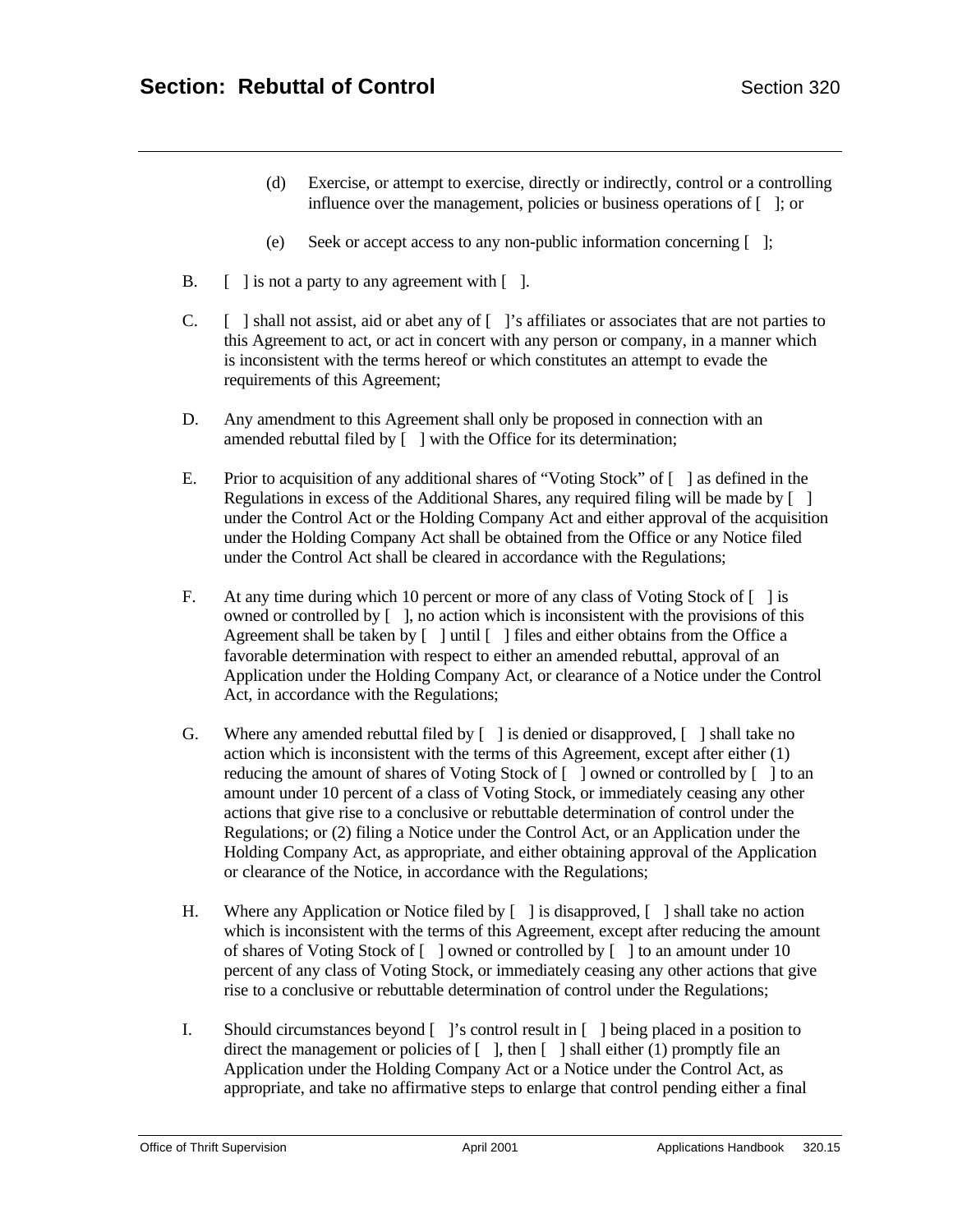determination with respect to the Application or Notice, or (2) promptly reduce the amount of shares of [ ] Voting Stock owned or controlled by [ ] to an amount under 10 percent of any class of Voting Stock or immediately cease any actions that give rise to a conclusive or rebuttable determination of control under the Regulations;

- J. By entering into this Agreement and by offering it for reliance in reaching a decision on the request to rebut the presumption of control under the Regulations, as long as 10 percent or more of any class of Voting Stock of [ ] is owned or controlled, directly or indirectly, by [ ], and [ ] possesses any Control Factor as defined in the Regulations, [ ] will submit to the jurisdiction of the Regulations, including (1) the filing of an amended rebuttal or Application or Notice for any proposed action which is prohibited by this Agreement, and (2) the provisions relating to a penalty for any person who willfully violates or with reckless disregard for the safety or soundness of a savings association participates in a violation of the [Holding Company Act or Control Act] and the Regulations thereunder, and any regulation or order issued by the Office;
- K. Any violation of this Agreement shall be deemed to be a violation of the [Holding Company Act or Control Act] and the Regulations, and shall be subject to such remedies and procedures as are provided in the [Holding Company Act or Control Act] and the Regulations for a violation thereunder and in addition shall be subject to any such additional remedies and procedures as are provided under any other applicable statutes or regulations for a violation, willful or otherwise, of any agreement entered into with the Office.
- III. This Agreement may be executed in one or more counterparts, each of which shall be deemed an original but all of which counterparts collectively shall constitute one instrument representing the Agreement among the parties thereto. It shall not be necessary that any one counterpart be signed by all of the parties hereto as long as each of the parties has signed at least one counterpart.
- IV. This Agreement shall be interpreted in a manner consistent with the provisions of the Rules and Regulations of the Office.
- V. This Agreement shall terminate upon (i) the approval by the Office of  $\lceil \cdot \rceil$ 's Application under the Holding Company Act or clearance by the Office of [ ]'s Notice under the Control Act to acquire [ ], and consummation of the transaction as described in such Application or Notice, (ii) in the disposition by  $\lceil \,\rceil$  of a sufficient number of shares of  $\lceil \,\rceil$ , or (iii) the taking of such other action that thereafter [ ] is not in control and would not be determined to be in control of [ ] under the Control Act, the Holding Company Act or the Regulations of the Office as in effect at that time.